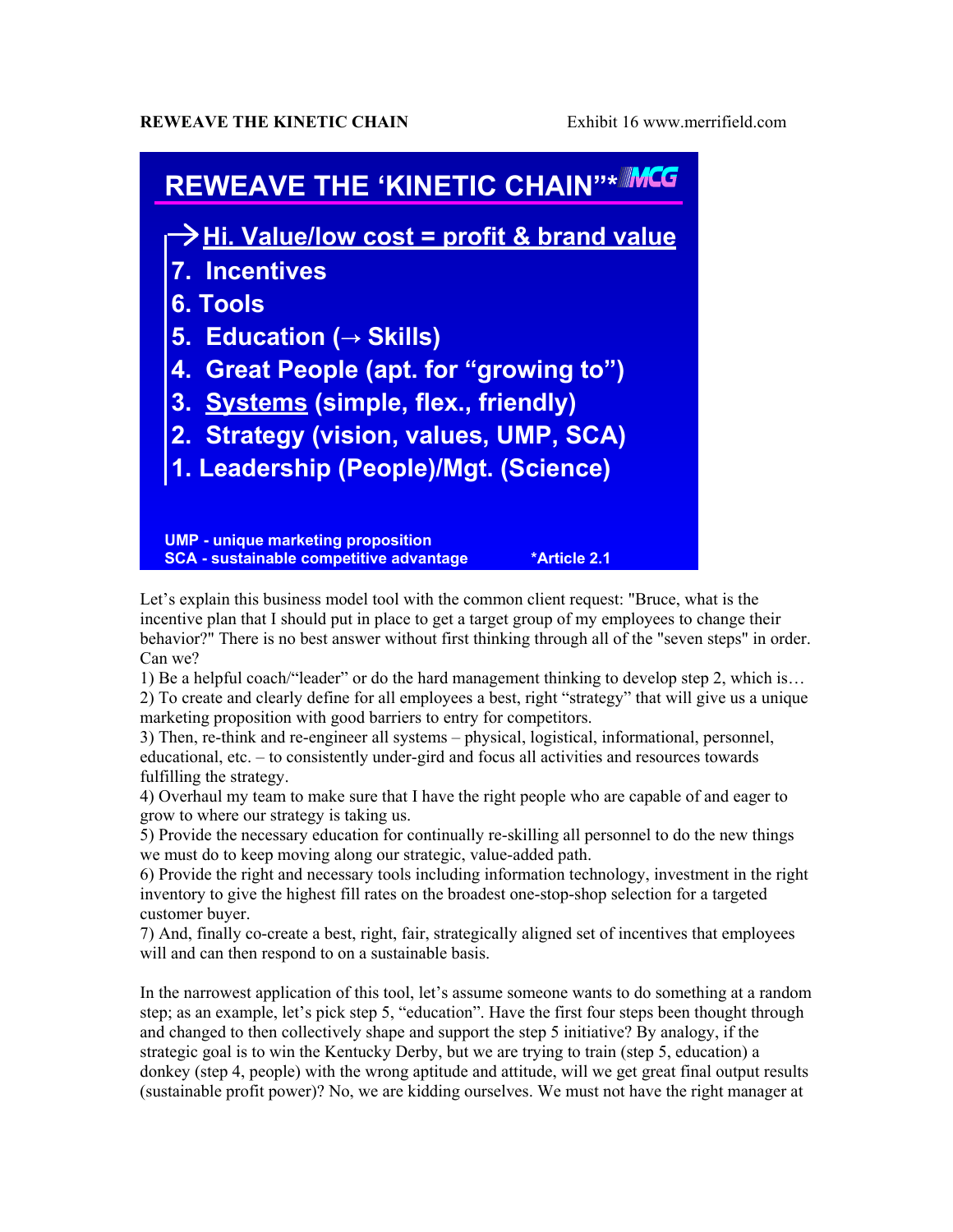step 1 who is guilty of bad judgement, denial or both. And, we may not be using the right personnel selection systems (step 3) that often make managers smarter and wiser than they really are.

In a broader sense, the kinetic chain checklist can be used as an implementation tool for any program initiative and as a longer-term organizational development tool.

If we have a totally aligned and internally consistent kinetic chain for our business, then we will have − for our target niche(s) of customers − the best total, highest value proposition and the lowest total cost effectiveness. Because "best value" well sold will support highest possible prices, the difference between our value/price and low, effective cost structure equals sustainable profit power.

If we have consistent excellent value for our customers that is well communicated through all means, then we can maximize our brand value in the customer's gut. Customers will say things like: "Sure they cost more, but they are worth it, because:

- I can plan my business reliably around them.
- They still offer the lowest total procurement cost at a higher price.
- I'm not interested in buying half-solutions or bargain price, bargain service or huge supply.
- Their total offering is unique and for me it helps me be more productive in ways that grow my bottom line.

The brand valuation by-product can not be maximized, however, unless every employee appreciates:

- The power of brands in their own personal life.
- What the company's brand promise is to the customer.
- How they can and must do their job everyday to make sure that the brand promise is delivered.
- How the sustainable − premium price, gross margin dollars per employee and operating profit per employee – will all reward them personally over the longer term.
- Company value has to be sold with sizzle that gets noticed and taps into customers' deeper emotions.

Companies should strive to have great strategy with aligned, kinetic-chain execution sold in emotionally appealing ways. Design, aesthetics, personal relationship energy, creative advertising, etc. are the icing on the value cake.

For more on the kinetic chain and how to apply it check out article 2.1 at our site: http://min.isisit.com/merrifield/articles/2 1.asp. This tool is also covered in module 5.10 in our video, "High Performance Distribution Ideas for All".

> Page 2, Exhibit 16 Kinetic Chain www.merrifield.com